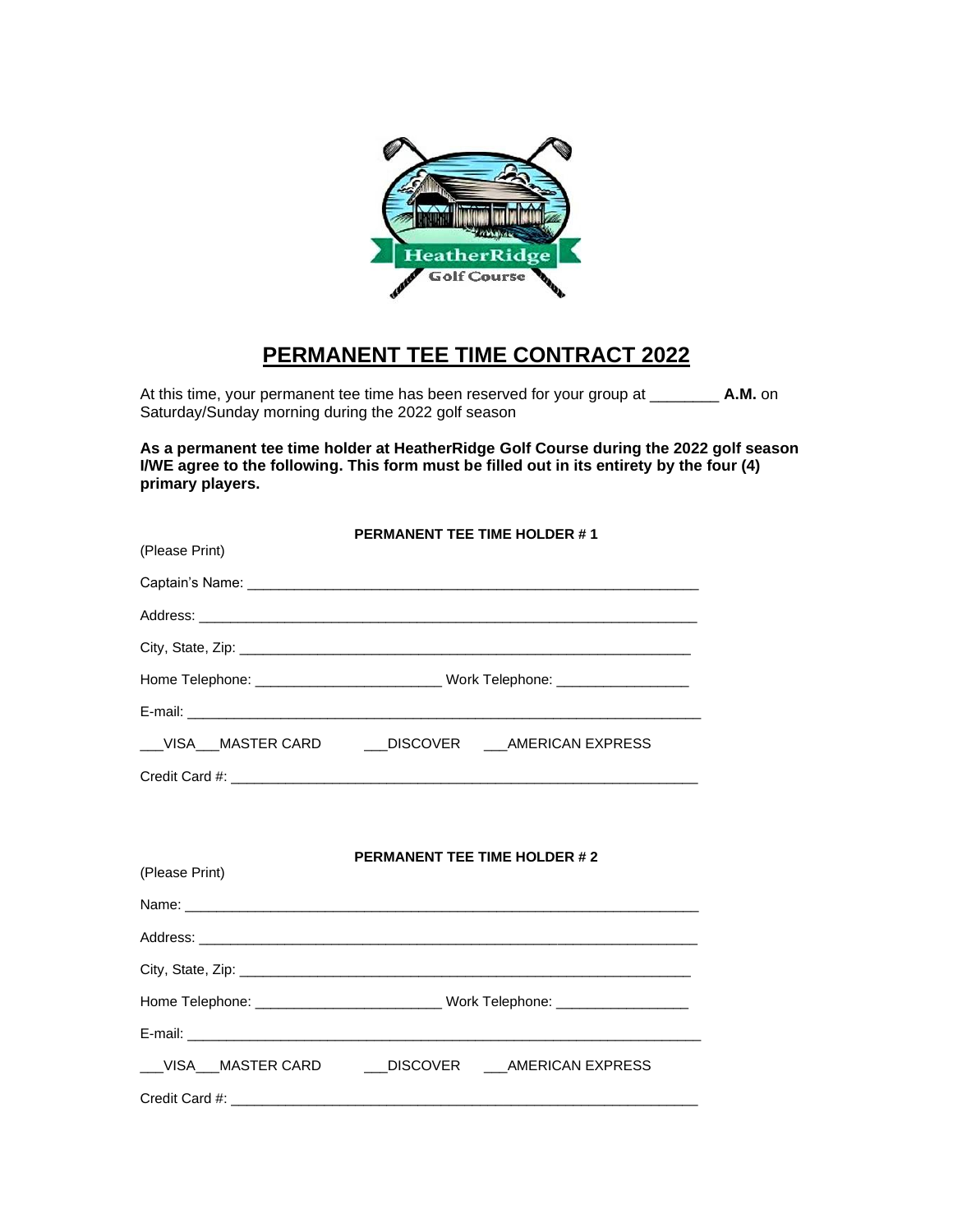## **PERMANENT TEE TIME HOLDER # 3**

| __VISA__MASTER CARD ____DISCOVER ___AMERICAN EXPRESS |  |  |  |
|------------------------------------------------------|--|--|--|
|                                                      |  |  |  |

## **PERMANENT TEE TIME HOLDER # 4**

| (Please Print) |                                                      |  |  |  |
|----------------|------------------------------------------------------|--|--|--|
|                |                                                      |  |  |  |
|                |                                                      |  |  |  |
|                |                                                      |  |  |  |
|                |                                                      |  |  |  |
|                |                                                      |  |  |  |
|                | __VISA__MASTER CARD ____DISCOVER ___AMERICAN EXPRESS |  |  |  |
|                |                                                      |  |  |  |

## **PERMANENT TEE TIME REGISTRANTS**

(Please Print)

- Payment of \$200 for the foursome (\$50/person) is due upon registering. **Each week you will pay your fee of \$31 (Non-Resident) or \$26 (Resident).**
- Replay rates are \$24.00 for up to 9 holes including cart. Please sign the contract and return as soon as possible. All tee times will be reserved on a first come, first served basis.

## **PRIVILEGES & RESPONSIBILITIES**

As a permanent tee time holder your group guarantees payment of a full foursome green fee / cart each week during the 25-week period and agrees to the following conditions.

- Each group must designate a contact person who is noted as "Captain."
- The "Captain" is responsible for the foursome and any / all guaranteed fees for the week.
- Show-up for your scheduled time.
- Check-in thirty (30) minutes before your tee time.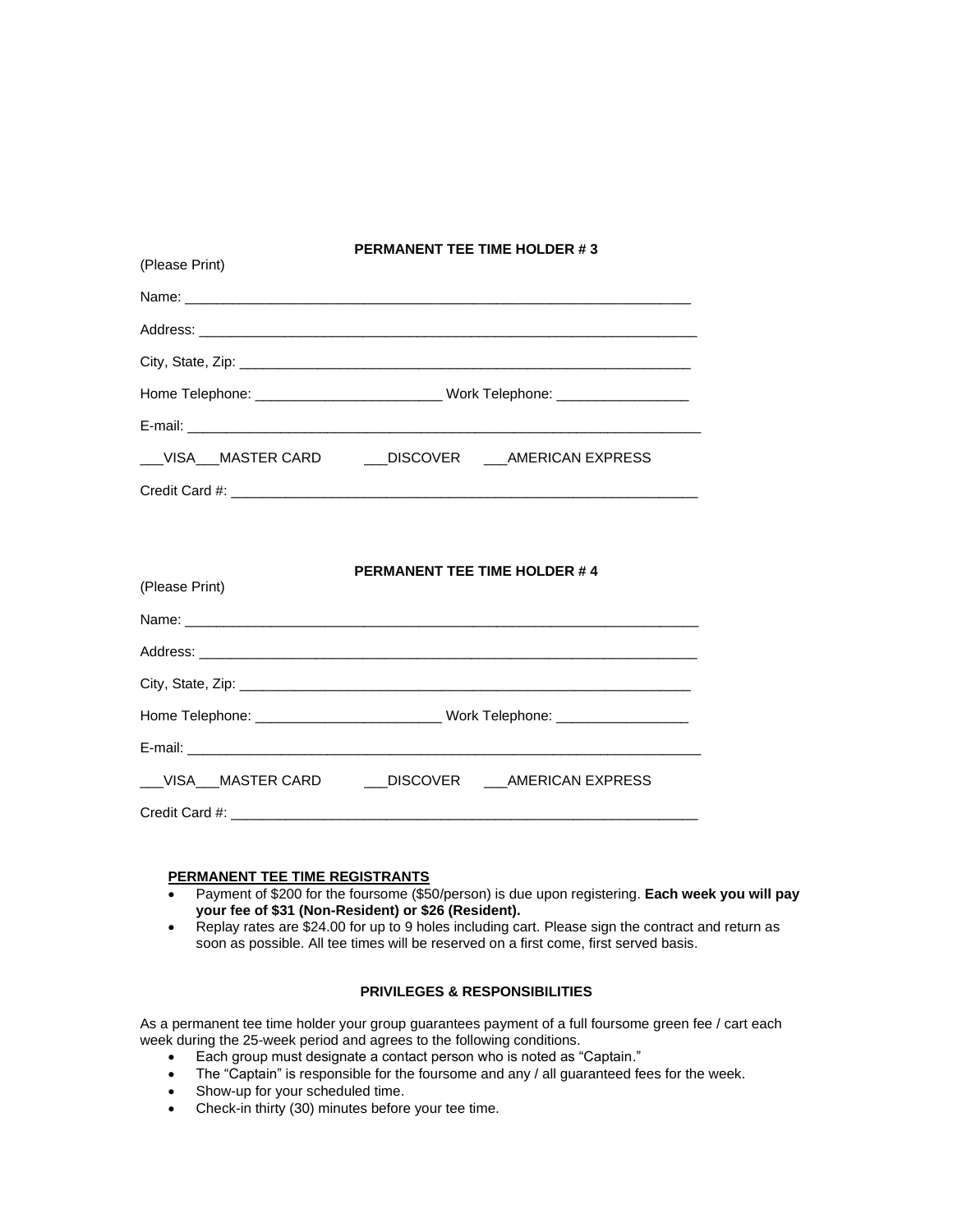- Players must have their own set of clubs or may rent clubs from the pro shop.
- Only two riders and two bags per golf cart.
- Players are to maintain the pace of play guidelines established by the club. If you tee off between the hours of:
	- $\circ$  6:00 am 7:00 am > 4:00 -4:10 hours
	- $\circ$  7:00 am 8:00 am > 4:10 -4:20 hours
	- $\circ$  8:00 am 9:00 am > 4:20 -4:30 hours
- Players and guests are required to adhere to the facility dress code.
- No personal coolers, food or beverage are allowed to be brought on to the course.
- Respect other players, the golf course, and the staff at HeatherRidge Golf Course.
- No golf carts are allowed to travel through the surrounding areas.

Any disregard for club rules will lead to forfeiture of permanent tee times. This contract is in effect for the 2022 golf season only.

## **PROPER CONDUCT**

Permanent tee time holder / group is responsible for proper conduct, attire, use and care of the golf course, facilities, equipment, and golf carts. The permanent tee time holder group is liable for any damage to person, the course/club, equipment, golf carts, clubhouse facilities and surrounding areas.

#### **FOOD & BEVERAGE**

All food and beverage consumed on site must be purchased from the course/club. The course/club does not permit the service of alcoholic beverages to anyone who is under the age of 21, or who the course/club (in its sole discretion) determines may be intoxicated. Only HeatherRidge Golf Course staff may prepare and serve food or alcoholic or non-alcoholic beverages. These rules are necessitated by our liquor license and food permit.

#### **INCLEMENT WEATHER**

Frost, fog, or inclement weather may cause delay of tee times. If playing conditions require cancellation of the permanent tee time by the course/club, the tee time will be rescheduled by the staff at the course based on the first available weather date that is convenient. Our liberal rain check policy will be in effect as determined by management. Play 9-holes, get 9-hole rain check; play less than 9-holes, get 18 hole rain check.

#### **SUMMARY 2022 PERMANENT TEE TIME DATES OF PLAY**

| <b>SEASUN</b>    |       |       |       |       |       |
|------------------|-------|-------|-------|-------|-------|
| APRIL            | 16/17 | 23/24 | 30    |       |       |
| MAY              |       | 7/8   | 14/15 | 21/22 | 28/29 |
| <b>JUNE</b>      | 4/5   | 11/12 | 18/19 | 25/26 |       |
| JULY             | 2/3   | 9/10  | 16/17 | 23/24 | 30/31 |
| <b>AUGUST</b>    | 6/7   | 13/14 | 20/21 | 27/28 |       |
| <b>SEPTEMBER</b> | 3/4   | 10/11 | 17/18 | 24/25 |       |
| OCTOBER**        | 1/2   |       |       |       |       |

**SEASON**

\*\* Make-up dates for inclement weather include additional weekends in the month of October.

## **GOLFING PROGRAM WAIVER & RELEASE**

The staff of HeatherRidge Golf Course and GolfVisions is committed to conducting its recreation programs and activities in a safe manner and holds the safety of participants in high regard. The staffs' of HeatherRidge Golf Course and GolfVisions continually strive to reduce such risks and insists that all participants follow safety rules and instructions that are designed to protect the participants' safety. However, participants registering for this program must recognize that there is an inherent risk of injury when choosing to participate in recreational programs/activities.

You are solely responsible for determining if you are physically fit and/or adequately skilled for the activities contemplated by this agreement. It is always advisable, especially if the participant is pregnant, disabled in any way or recently suffered an illness, injury, or impairment, to consult a physician before undertaking any physical activity.